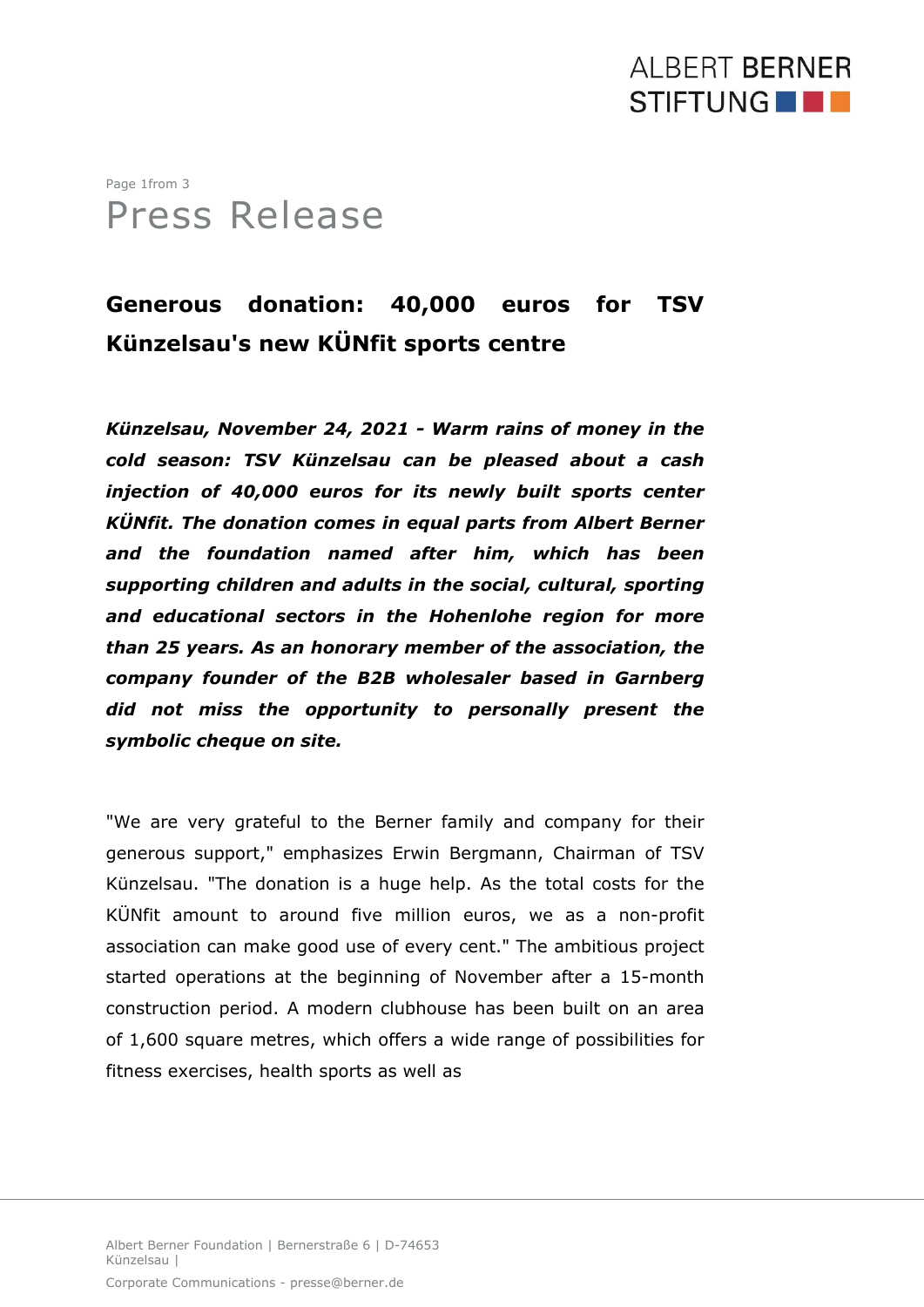# AI BERT BERNER STIFTUNG **NO**

# Page 2from 3 Press Release

strength and endurance training. One of the two course rooms bears the name of Albert Berners, who has been a member of TSV Künzelsau for almost 70 years and was made an honorary member in 2004.

For Albert Berner, supporting TSV is a matter close to his heart. Sport has always played an important role in his life. As a young footballer, for example, he made it all the way to the state league team. He also showed his skills in athletics: In the high jump, he crossed the 1.70 meters, covered the 100 meters in a remarkable 11.6 seconds. "I was a talent who had to train hard," says Albert Berner, who later remained active as an entrepreneur despite having little free time - whether in gymnastics, tennis, walking, swimming or cycling. "We were and are a sports family," reports Albert Berner. Whenever possible, he and wife Ulla go golfing today. They both feel at home on the green. Albert Berner: "If you had a handicap of 13.5, that's still four to five hours on the course. That's when I know afterwards what I've done."

Last but not least, the honorary citizen of Künzelsau appreciated and still appreciates the sociability of sports. That is why he founded the men's team together with TSV colleagues, which he chaired for 45 years and which still exists today. "Anyone who has achieved something in sport from an early age, who trains diligently and ambitiously, can also use their performance successfully in their career," says Erwin Bergmann. "For this